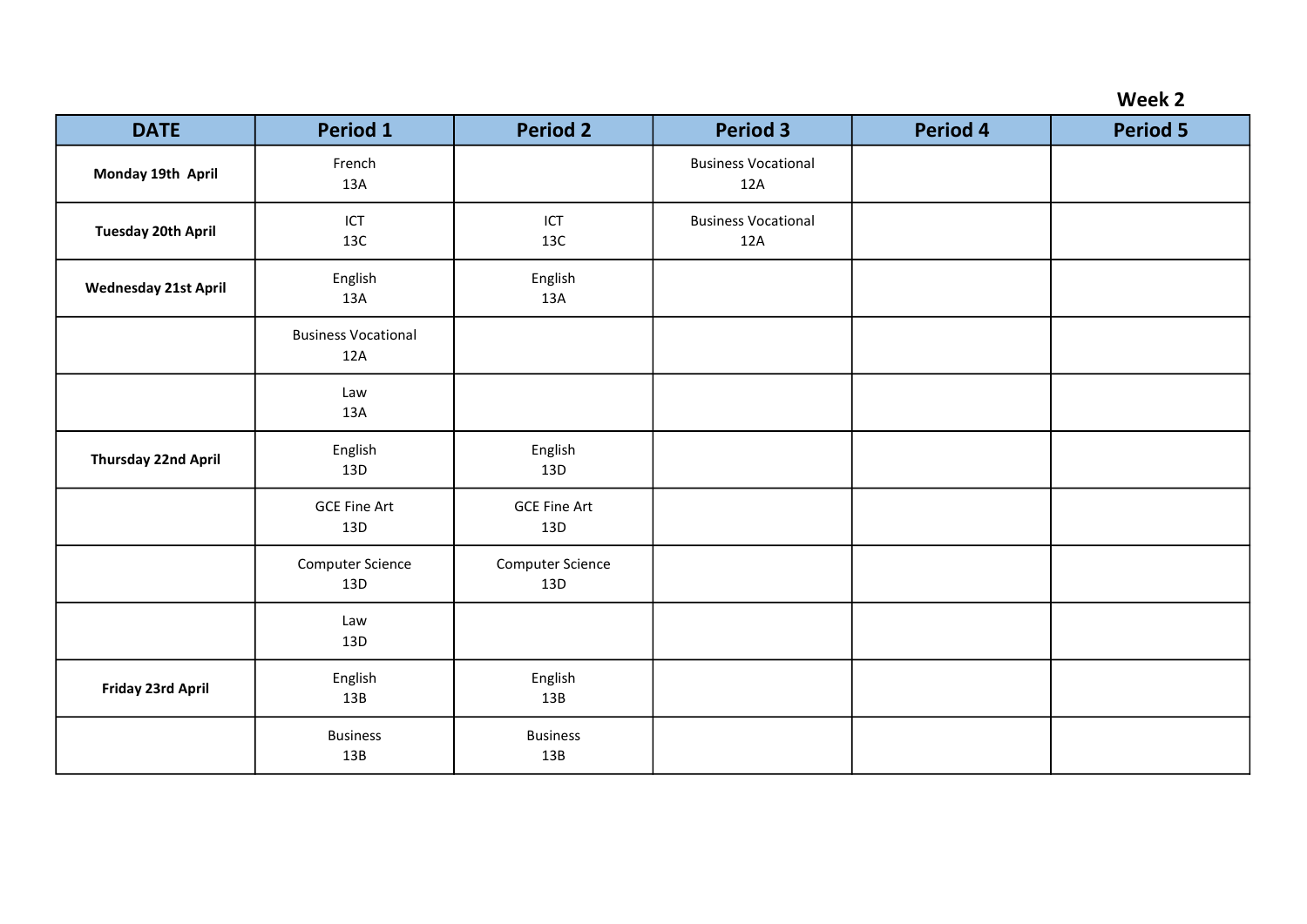|  |  | Week |  |
|--|--|------|--|
|--|--|------|--|

| <b>DATE</b>                 | <b>Period 1</b>                                 | <b>Period 2</b>                                 | <b>Period 3</b>                                 | <b>Period 4</b>                   | <b>Period 5</b>                        |
|-----------------------------|-------------------------------------------------|-------------------------------------------------|-------------------------------------------------|-----------------------------------|----------------------------------------|
| Monday 26th April           |                                                 |                                                 |                                                 |                                   | <b>Further Mathematics</b><br>Y12 & 13 |
|                             |                                                 |                                                 |                                                 |                                   | Post Core Maths                        |
| Tuesday 27th April          | Chemistry A Level<br>13C                        | Chemistry A Level<br>13C                        |                                                 |                                   |                                        |
|                             | Economics<br>13C                                | Economics<br>13C                                |                                                 |                                   |                                        |
| <b>Wednesday 28th April</b> | English<br>13A                                  | English<br>13A                                  | Media Studies<br>13B                            |                                   | Biology<br>Y13                         |
|                             | History<br>13A                                  | History<br>13A                                  |                                                 |                                   | <b>Further Mathematics</b><br>Y13      |
|                             | Law<br>13A                                      | Law<br>13A                                      |                                                 |                                   |                                        |
|                             | Sociology<br>13A                                | Sociology<br>13A                                |                                                 |                                   |                                        |
|                             | <b>OCR Cambridge Technicals</b><br>Sport<br>13A | <b>OCR Cambridge Technicals</b><br>Sport<br>13A |                                                 |                                   |                                        |
| Thursday 29th April         | English<br>13D                                  | English<br>13D                                  |                                                 | <b>Further Mathematics</b><br>Y13 |                                        |
|                             | <b>GCE Fine Art</b><br>13D                      | <b>GCE Fine Art</b><br>13D                      | <b>OCR Cambridge Technicals</b><br>Sport<br>13B |                                   |                                        |
|                             | Computer Science<br>13D                         | Computer Science<br>13D                         |                                                 |                                   |                                        |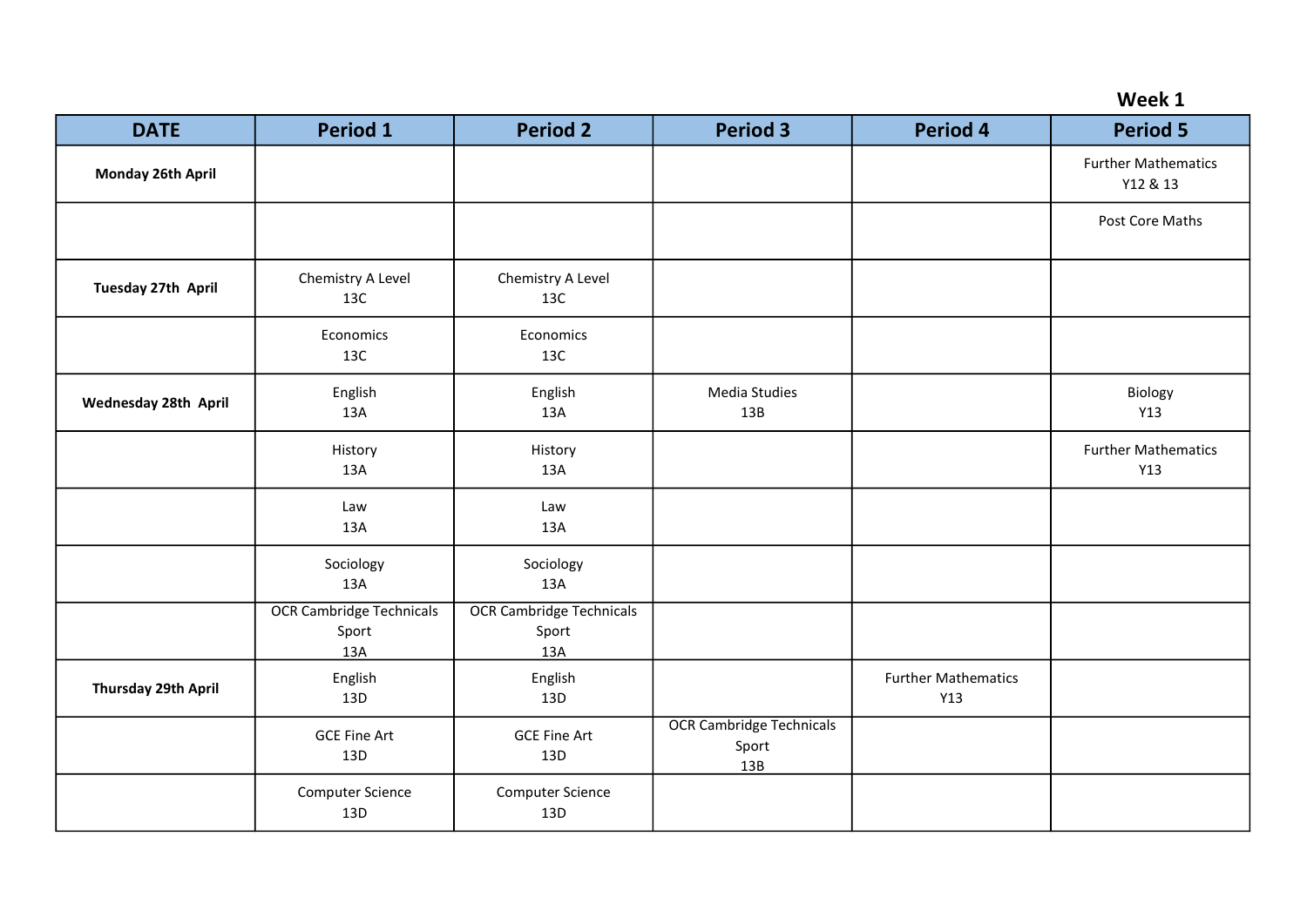|                   | Law<br>13D             | Law<br>13D             |  |  |
|-------------------|------------------------|------------------------|--|--|
|                   | History<br>13D         | History<br>13D         |  |  |
| Friday 30th April | English<br>13B         | English<br>13B         |  |  |
|                   | Physics<br>13B         | Physics<br>13B         |  |  |
|                   | <b>Business</b><br>13B | <b>Business</b><br>13B |  |  |

| <b>DATE</b>              | Period 1         | <b>Period 2</b>  | <b>Period 3</b> | <b>Period 4</b> | <b>Period 5</b>      |
|--------------------------|------------------|------------------|-----------------|-----------------|----------------------|
| <b>Monday 3rd May</b>    |                  |                  |                 |                 |                      |
| <b>Tuesday 4th May</b>   | Geography<br>13C | Geography<br>13C |                 |                 | Media Studies<br>13B |
|                          | Chemistry<br>13C | Chemistry<br>13C |                 |                 |                      |
|                          | Economics<br>13C | Economics<br>13C |                 |                 |                      |
|                          | ICT<br>13C       | ICT<br>13C       |                 |                 |                      |
| <b>Wednesday 5th May</b> | English<br>13A   | English<br>13A   | History<br>13D  |                 |                      |
|                          | Sociology<br>13A | Sociology<br>13A |                 |                 | Biology<br>Y13       |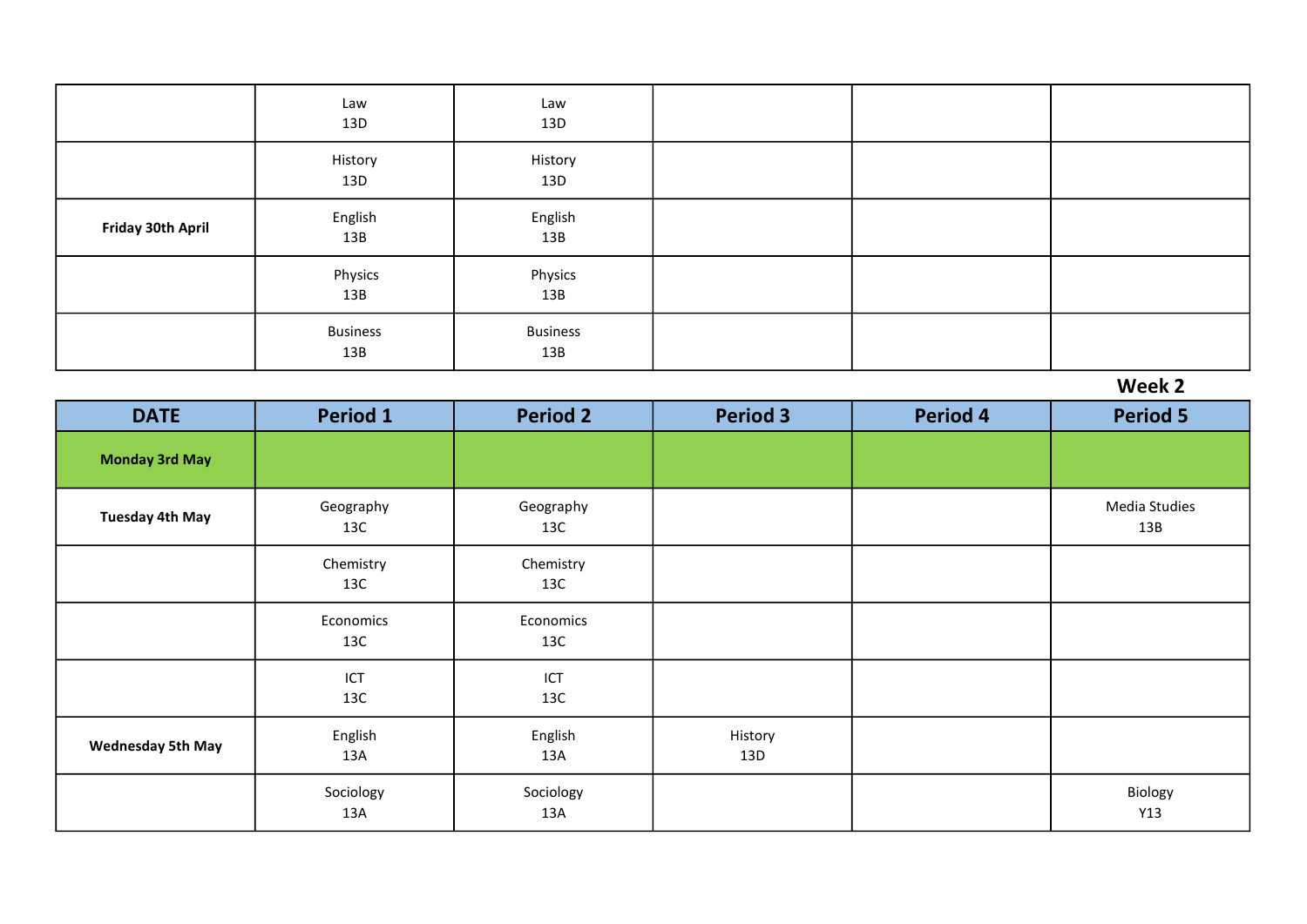|                  |                                | History<br>13A                 |                                   |                |
|------------------|--------------------------------|--------------------------------|-----------------------------------|----------------|
| Thursday 6th May | English<br>13D                 | English<br>13D                 | <b>Further Mathematics</b><br>Y13 |                |
|                  | <b>GCE Fine Art</b><br>13D     | <b>GCE Fine Art</b><br>13D     |                                   |                |
|                  | <b>Computer Science</b><br>13D | <b>Computer Science</b><br>13D |                                   |                |
| Friday 7th May   | English<br>13B                 | English<br>13B                 | History<br>13A                    | History<br>13D |
|                  | Geography<br>13B               | Geography<br>13B               |                                   |                |
|                  | Physics<br>13B                 | Physics<br>13B                 |                                   |                |

| <b>DATE</b>               | Period 1           | <b>Period 2</b>    | <b>Period 3</b> | <b>Period 4</b> | <b>Period 5</b>                   |
|---------------------------|--------------------|--------------------|-----------------|-----------------|-----------------------------------|
| Monday 10th May           |                    |                    |                 |                 | <b>Further Mathematics</b><br>Y12 |
|                           |                    |                    |                 |                 | Post Core Maths                   |
| Tuesday 11th May          | French<br>13C      | French<br>13C      |                 |                 |                                   |
| <b>Wednesday 12th May</b> | History<br>13A     | History<br>13A     |                 |                 | Psychology<br>Y13                 |
|                           | Mathematics<br>13A | Mathematics<br>13A |                 |                 |                                   |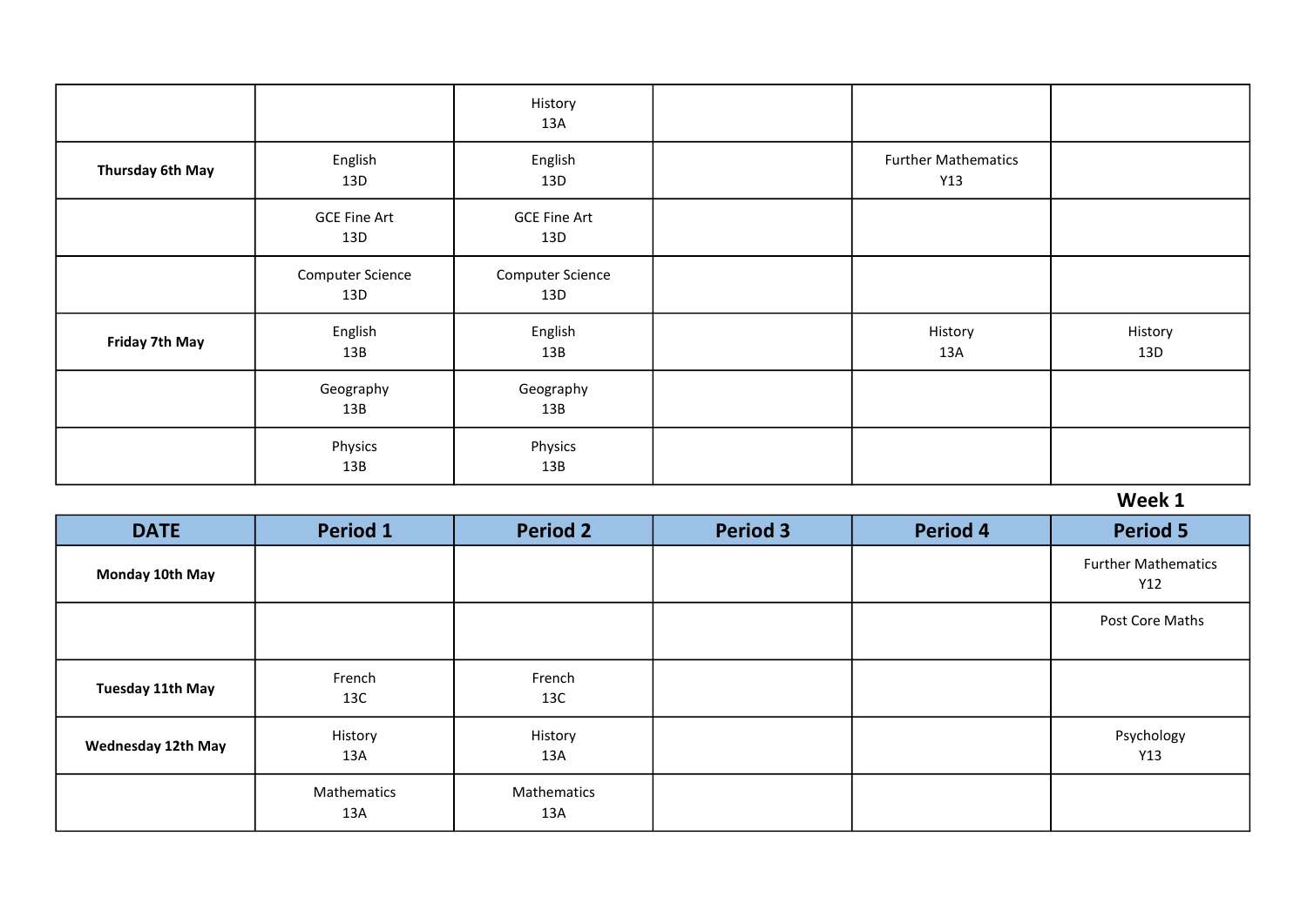|                   | Law<br>13A                     | Law<br>13A                           |  |               |
|-------------------|--------------------------------|--------------------------------------|--|---------------|
|                   | Religious Studies<br>Y13       | Religious Studies<br>Y <sub>13</sub> |  |               |
| Thursday 13th May | <b>GCE Fine Art</b><br>13D     | <b>GCE Fine Art</b><br>13D           |  | French<br>13C |
|                   | <b>Computer Science</b><br>13D | <b>Computer Science</b><br>13D       |  |               |
|                   | Law<br>13D                     | Law<br>13D                           |  |               |
|                   | History<br>13D                 | History<br>13D                       |  |               |
| Friday 14th May   |                                |                                      |  |               |

| <b>DATE</b>      | <b>Period 1</b>                  | <b>Period 2</b>           | <b>Period 3</b> | <b>Period 4</b> | <b>Period 5</b>                        |
|------------------|----------------------------------|---------------------------|-----------------|-----------------|----------------------------------------|
| Monday 17th May  | French<br>13C                    |                           |                 |                 | Psychology<br>Y13                      |
|                  |                                  |                           |                 |                 | <b>Further Mathematics</b><br>Y12 & 13 |
|                  |                                  |                           |                 |                 | Post Core Maths                        |
| Tuesday 18th May | <b>Physical Education</b><br>13C | Physical Education<br>13C |                 |                 | Physics (Section A)<br>13B             |
|                  | Chemistry<br>13C                 | Chemistry<br>13C          |                 |                 |                                        |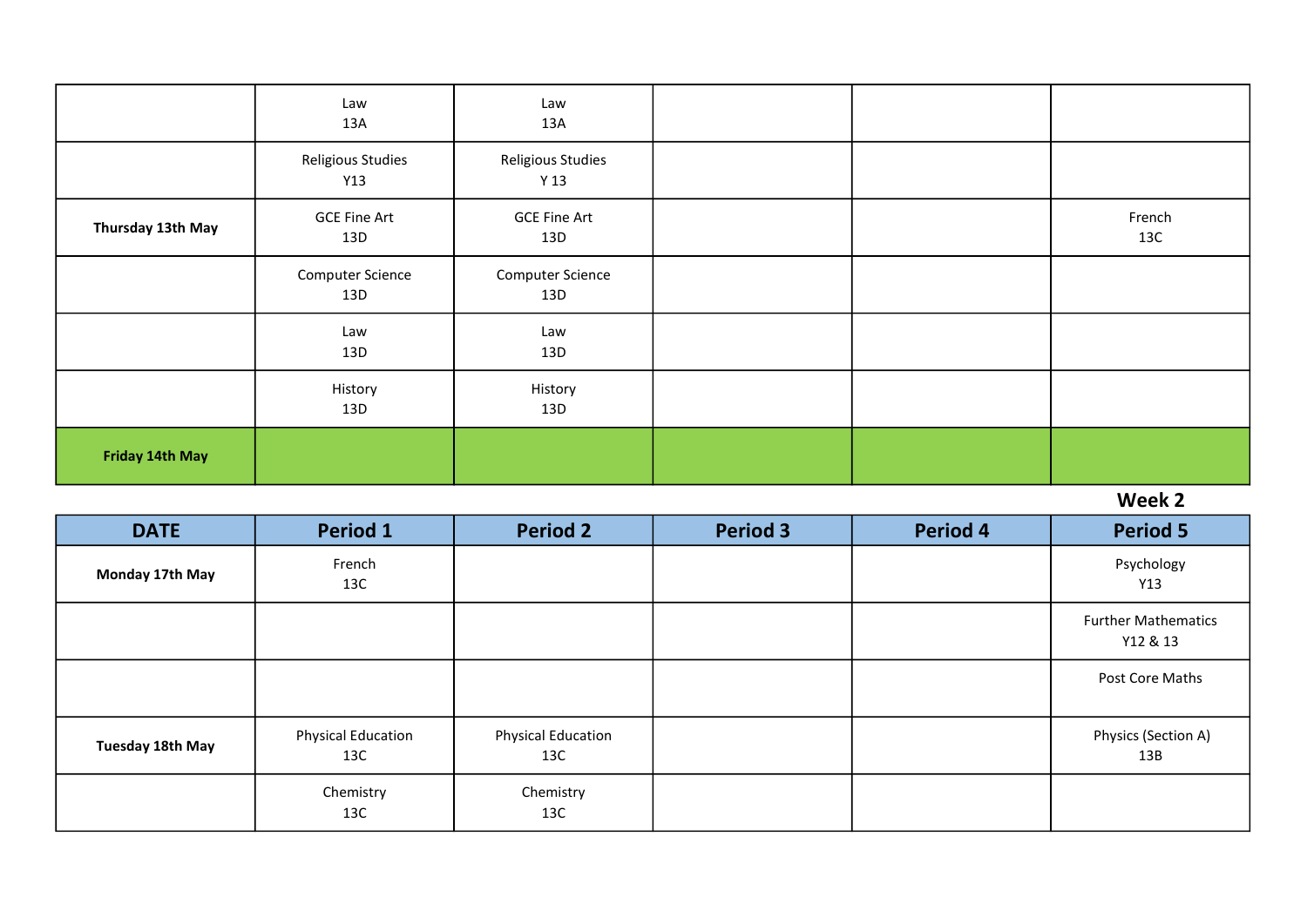|                    | Economics<br>13C         | Economics<br>13C         |                                  |                                  |                                   |
|--------------------|--------------------------|--------------------------|----------------------------------|----------------------------------|-----------------------------------|
|                    | ICT<br>13C               | ICT<br>13C               |                                  |                                  |                                   |
|                    | French<br>13C            | French<br>13C            |                                  |                                  |                                   |
| Wednesday 19th May | English<br>13A           | English<br>13A           | History<br>13D                   | <b>Physical Education</b><br>13C | <b>Further Mathematics</b><br>Y13 |
|                    | Mathematics<br>13A       | Mathematics<br>13A       |                                  | French<br>13C                    |                                   |
|                    | Religious Studies<br>Y13 | Religious Studies<br>Y13 |                                  |                                  |                                   |
|                    | Sociology<br>13A         | Sociology<br>13A         |                                  |                                  |                                   |
|                    |                          | History<br>13A           |                                  |                                  |                                   |
| Thursday 20th May  | English<br>13D           | English<br>13D           |                                  |                                  |                                   |
|                    | Computer Science<br>13D  | Computer Science<br>13D  |                                  |                                  |                                   |
| Friday 21st May    | English<br>13B           | English<br>13B           |                                  |                                  |                                   |
|                    | Geography<br>13B         | Geography<br>13B         | <b>Physical Education</b><br>13C |                                  |                                   |
|                    | Media Studies<br>13B     | Media Studies<br>13B     |                                  |                                  |                                   |